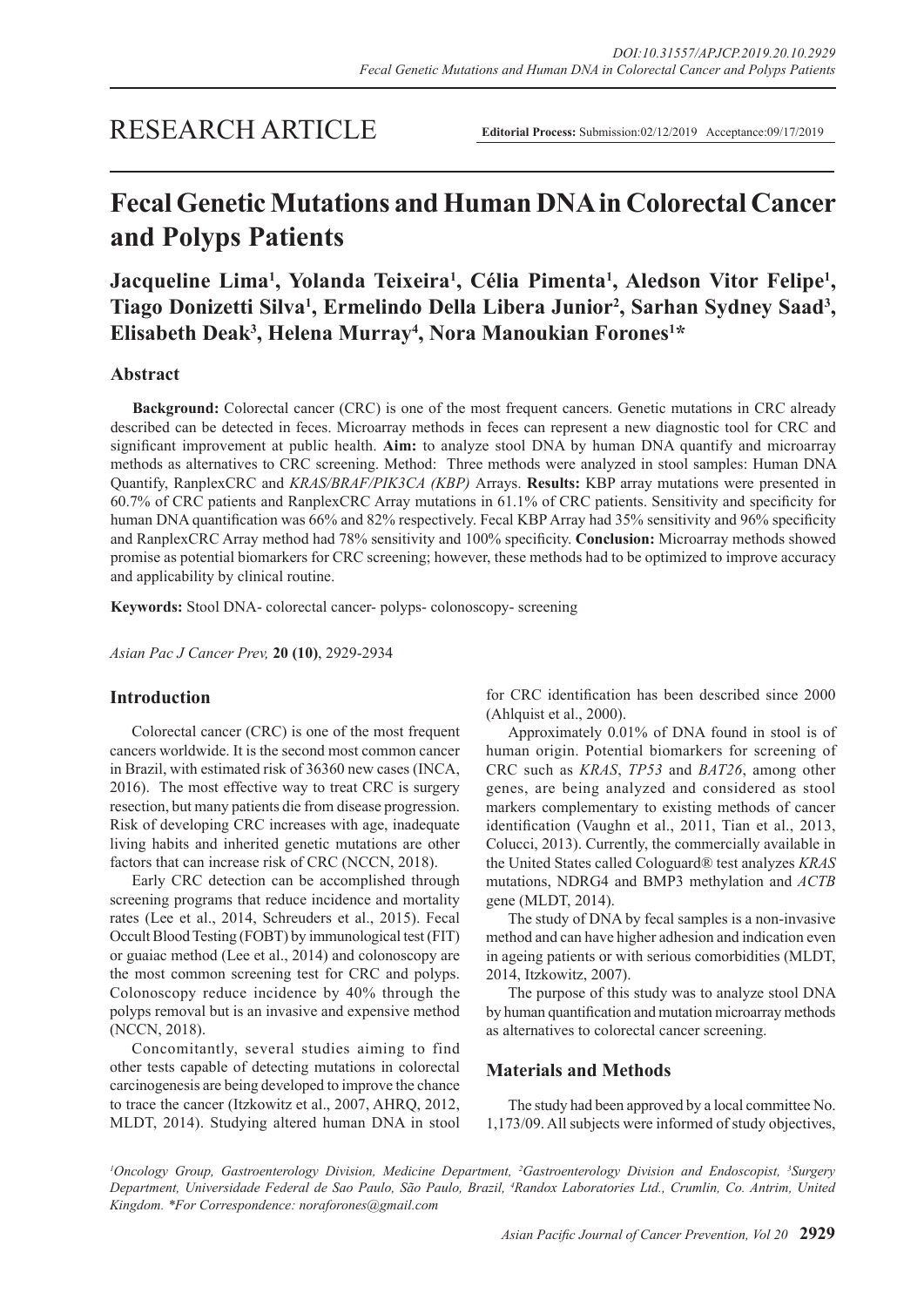#### *Jacqueline Lima et al*

collection procedures and signed a consent form.

Patients collected stool samples at home, prior to colonoscopy, froze them (-20°C) until delivery to Molecular Gastro-oncology Laboratory of Universidade Federal de São Paulo. During colonoscopy biopsies from cancer, polyps and normal tissue were collected. In cancer patients, tumor tissue was also collected during surgery. Patients with inflammatory bowel disease or other cancers were excluded.

DNA from tissue and fecal samples were extracted, quantified and genotyped by the Evidence Investigator™ *KRAS*/*BRAF*/*PIK3CA* Array (KBP Array) (Randox Laboratories Ltd, Crumlin, Northern Ireland) method. In some tissue, mutations were confirmed by Sanger sequencing. Fecal DNA mutations were also surveyed by Evidence Investigator™ RanplexCRC Array (Randox Laboratories Ltd, Crumlin, Northern Ireland) method. Human DNA in stool was measured by Ouantifiler™ Human DNA Quantification Kit (ThermoFisher Scientific, Waltham, Massachusetts, EUA).

A total of 152 individuals were included: 60 of them collected stool samples, 42 collected tissue samples and 50 collected both samples, totaling 110 stool samples and 92 tissue samples.

Human DNA quantification was performed at Molecular Gastro-oncology Laboratory, UNIFESP. Array tests were performed within the Molecular Biology R and D Department of Randox Laboratories Ltd, Crumlin, Northern Ireland.

Tissue samples were stored at -80°C. DNA extraction followed manufacturer's protocol for DNA isolation obtained from human tissues (QIAGEN 56304 - QIAamp DNA Micro Kit, Hilden, Germany).

The stool samples delivered were stored at -80ºC. DNA extraction was performed following manufacturer's protocol for DNA isolation obtained from human feces for analysis (QIAGEN 51504 - QIAamp DNA Stool Mini Kit, Hilden, Germany). DNA was extracted in triplicate for each stool sample, as recommended by the RanplexCRC Array protocol and stored at -20°C until subsequent mutational analysis. Total DNA present in feces and DNA extracted from colonic tissues were quantified by spectrophotometry at 260 nm (NanoDrop 1000 - Thermo Fisher Scientific, Waltham, Massachusetts, EUA).

DNA extracted from fecal samples were also mixed in the same tube to form a pool of stool DNA from everyone. A second measurement of pool samples were performed by spectrophotometry at 260 nm.

Human DNA was quantified in DNA pool for each patient by Real-Time PCR (Real Time PCR System StepOnePlus, Applied Biosystems, Foster City, Califórnia, EUA). One Standard Human Quantifier (Applied Biosystems, Foster City, Califórnia, EUA) human quantification kit was used.

Mutations in TP53, *KRAS*, *BRAF* and APC genes in stool DNA were studied following manufacturer's protocol of Evidence Investigator<sup>™</sup> RanplexCRC Array based on 28 simultaneous mutation detections in these genes by microarray. The protocol is based in DNA extraction, probe hybridisation, ligation, PCR amplification and microarray hybridisation, optimized for the qualitative assessment stool DNA.

The Evidence Investigator<sup>TM</sup> KBP Array detects 20 mutations in *KRAS*, *BRAF* and *PIK3CA* genes in DNA extracted from CRC tissue. The manufacturer's protocol was followed accordingly. Note that this method has been optimized for use with CRC tissue (fresh/frozen tissue or FFPE) and not for stool or polyps. The possibility to use this method with stool DNA samples may contribute to screening for colorectal cancer. Sanger sequencing was used to confirm positive mutations in DNA from target tissue analyzed by the KBP Array.

#### *Statistical Analysis*

Parametric statistical tests were used because data is quantitative and continuous. ANOVA and T-test for means comparison based on variance. Concordance Index was performed to measure degree of agreement between two variables and/or results. In interpreting results, Kappa  $\leq$ 20% was considered negligible; 21 to 40% minimum; 41 to 60% regular; 61 to 80% good; above 81%, great. In comparison between two or more variables and/or their levels, chi-square was performed. ROC curve was performed to determine cut off level for human DNA in stool samples with greatest sensitivity and specificity. A significance level of 5% (p=0.05) was defined for this assessment and confidence intervals constructed throughout the work were set at 95%.

### **Results**

Clinical and epidemiological characteristics from the cohort of 152 patients were divided into 3 groups: 60 individuals with normal colonoscopy (controls), 32 subjects with polyps (75.8% adenoma polyps and 24.2% hyperplastic polyps,  $64\%$  had  $\leq 1$  cm) and 60 with CRC. The mean age was 60.2, 68.1, 63.4, respectively.

Among the stool samples, 47 were from CRC patients, 44 controls and 16 were from patients with polyps. The total DNA found in feces was not different between the groups. In regards to human DNA quantification (HDNA), we observed an average 0.46 ng/ $\mu$ l for controls, 15.05 ng/  $\mu$ l for CRC and 0.10 ng/ $\mu$ l for polyps (p <0.0001). The percentual of HDNA percentage in the CRC group, control group and polyp group were  $0.4\%$ ,  $0.12\%$  and  $16.5\%$ , respectively of total DNA. The mean HDNA was higher in tumors localized in the left and rectum (18.54±33.24 vs  $0.31 \pm 0.57$ , p=0.002). There was no difference between the stages ( $p=0.247$ ).

#### *KBP Array in Tissue and Stool DNA*

From the 92 tissue samples analyzed, 30 had one or more mutations and 62 had wild-type (WT). The mutations occurred in 53% in CRC, 40% in the polyp group and 7% in controls. *KRAS* gene mutations were the most prevalent, mainly in the CRC group (41.2%) (Table 1).

Genetic sequencing was performed in 29 (97%) tissue samples with mutation by KBP Array. Twenty-two samples had mutation confirmed by Sanger. *KRAS* mutations were prevalent in CRC and polyp groups (52% and 32%, respectively). *KRAS* genes had 85% mutations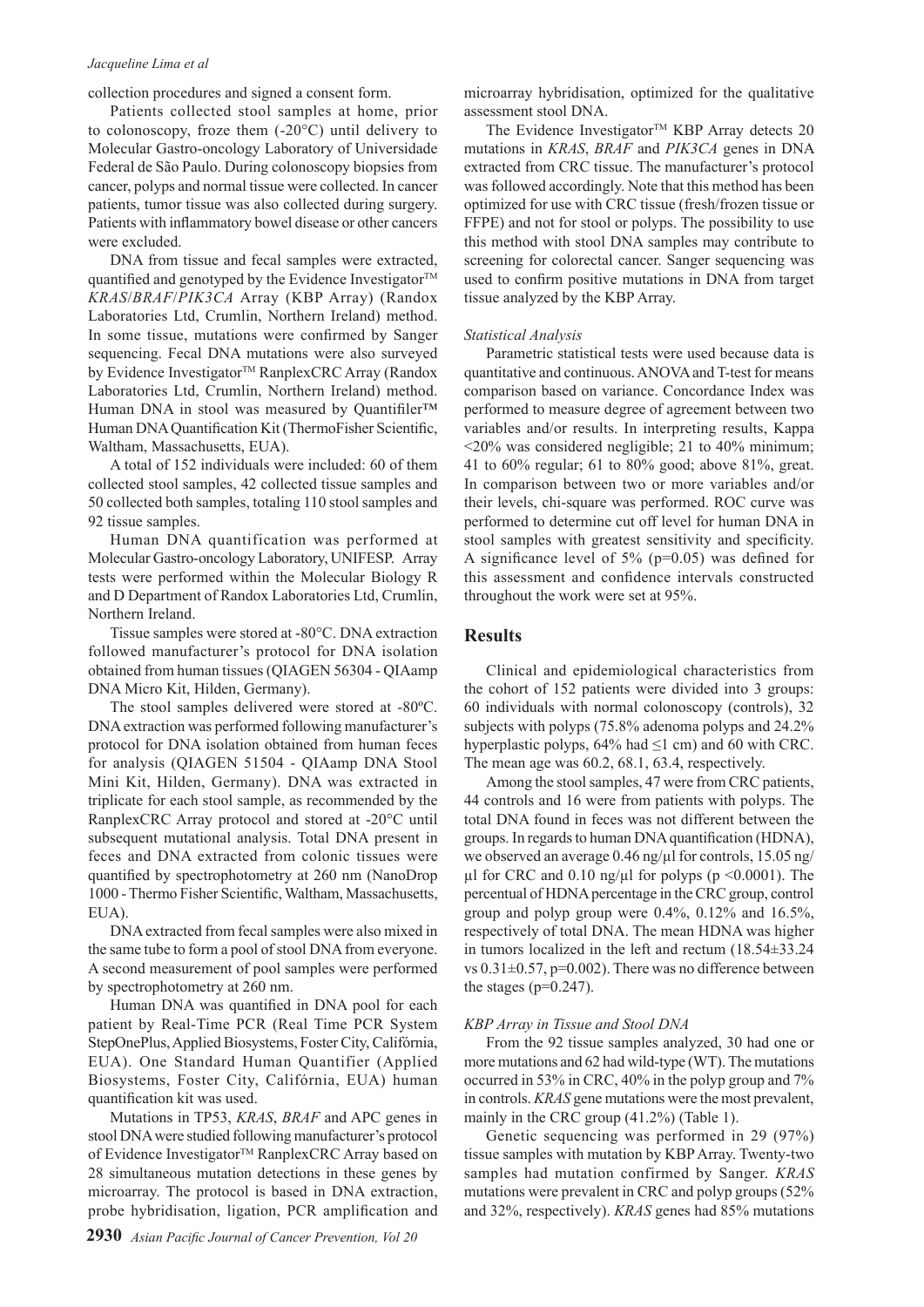| <b>KBP</b> Array | Control                  | Polyp    | <b>CRC</b>               |             | <b>CRC</b><br>vs Control | <b>CRC</b><br>vs Polyp | Control<br>vs Polyp |
|------------------|--------------------------|----------|--------------------------|-------------|--------------------------|------------------------|---------------------|
|                  |                          |          |                          | p-value     | p-value                  | p-value                | p-value             |
| Tissue           |                          |          |                          |             |                          |                        |                     |
| $WT(n=62)$       | 34(54.8)                 | 15(24.2) | 13(21.0)                 | ${}< 0.001$ | ${}< 0.001$              | 0.593                  | ${}_{0.001}$        |
| $MUT$ (n=30)     | 2(7.0)                   | 12(40.0) | 16(53)                   |             |                          |                        |                     |
| <b>KRAS</b>      | $\overline{\phantom{a}}$ | 10(29.4) | 14(41.2)                 | 0.116       |                          |                        |                     |
| <b>BRAF</b>      | 2(5.9)                   | 4(11.8)  | 2(5.9)                   |             |                          |                        |                     |
| PIK3CA           |                          | 1(2.9)   | 1(2.9)                   |             |                          |                        |                     |
| $\geq$ 2 MUT     | $\overline{\phantom{a}}$ | 3(8.8)   | 1(2.9)                   |             |                          |                        |                     |
| Stool            |                          |          |                          |             |                          |                        |                     |
| $WT n = 62$      | 26(41.9)                 | 4(6.5)   | 32(51.6)                 | < 0.001     | 0.006                    | 0.032                  | < 0.001             |
| $MUT$ n= 28      | 1(3.6)                   | 10(35.7) | 17(60.7)                 |             |                          |                        |                     |
| <b>KRAS</b>      |                          | 1(3)     | 17(51.6)                 |             |                          |                        |                     |
| BRAF             | 1(3)                     | 10(30.3) | $\overline{\phantom{a}}$ |             |                          |                        |                     |
| PIK3CA           | $\overline{\phantom{a}}$ |          | 4(12.1)                  |             |                          |                        |                     |
| $\geq$ 2 MUT     |                          | 1(3)     | 4(12.1)                  |             |                          |                        |                     |

Table 1. Mutations by KBP Array in Tissue and in the Stools among the Groups

CRC, colorectal cancer; MUT, mutated; WT, Wild-type; \*Inconclusive tests were excluded



Figure 1. Cutoff Value of Human DNA Quantification by ROC Curve

confirmed and *BRAF* and *PIK3CA* confirmed in 100%. Mutations in more than one gene were also confirmed at 100%. Polyp group had 80% mutation confirmed to *KRAS* gene, but only 25% for *BRAF* gene.

In total of 110 fecal samples analyzed by KBP Array

Table 2. Comparison KBP and RanplexCRC Methods in Stool Samples

|            | Ranplex<br><b>CRC</b><br>$n$ (%) | <b>KBP</b><br>$n$ (%) | p-value* | <b>KAPPA</b><br>$\frac{0}{0}$ | p-value** |
|------------|----------------------------------|-----------------------|----------|-------------------------------|-----------|
| Total      |                                  |                       |          |                               |           |
| WT         | 10(20.8)                         | 28 (58.3)             | < 0.001  | 44.5                          | 0.001     |
| <b>MUT</b> | 18 (37.5)                        | 15(31.3)              |          |                               |           |
| <b>INC</b> | 20(41.7)                         | 5(10.4)               |          |                               |           |
| <b>CRC</b> |                                  |                       |          |                               |           |
| <b>WT</b>  | 10(20.8)                         | 14 (29.2)             | 0.368    | 64                            | < 0.001   |
| <b>MUT</b> | 7(14.6)                          | 5(10.5)               |          |                               |           |
| <b>INC</b> | 3(6.2)                           | 1(2.1)                |          |                               |           |

INC, Inconclusive; WT, wild-type, \* Qui square test, \*\* Kappa test

method, 28 had a mutation in one or more genes, 62 were wild-type and 20 were considered inconclusive (impossibility of classification results between mutated or WT). Mutations results showed 60.7% were in CRC and 35.7% in polyp group. *KRAS* mutations were prevalent in CRC and *BRAF* in the polyp group.

|                 |  |  | Table 3. Sensitivity, Specificity, Positive and Negative |
|-----------------|--|--|----------------------------------------------------------|
|                 |  |  | Predictive Value for Cancer Diagnosis KBP Methods        |
| and RanplexCRC* |  |  |                                                          |

|                                       | Sensitivity   | Specificity   | PPV           | <b>NPV</b>    |
|---------------------------------------|---------------|---------------|---------------|---------------|
|                                       | $\frac{0}{0}$ | $\frac{0}{0}$ | $\frac{0}{0}$ | $\frac{0}{0}$ |
| Human DNA Quantify                    | 66            | 82            | 74            | 75            |
| <b>KBP</b> Tissue                     | 55            | 94            | 89            | 72            |
| <b>KBP</b> Fecal                      | 35            | 96            | 94            | 45            |
| <b>KBP</b> fecal<br>$(DNA>0.4$ ng/ml) | 56            | 69            | 72            | 53            |
| Ranplex CRC                           | 78            | 100           | 100           | 57            |

NPV, negative predictive value; PPV, positive predictive value; \* Excluded inconclusive results.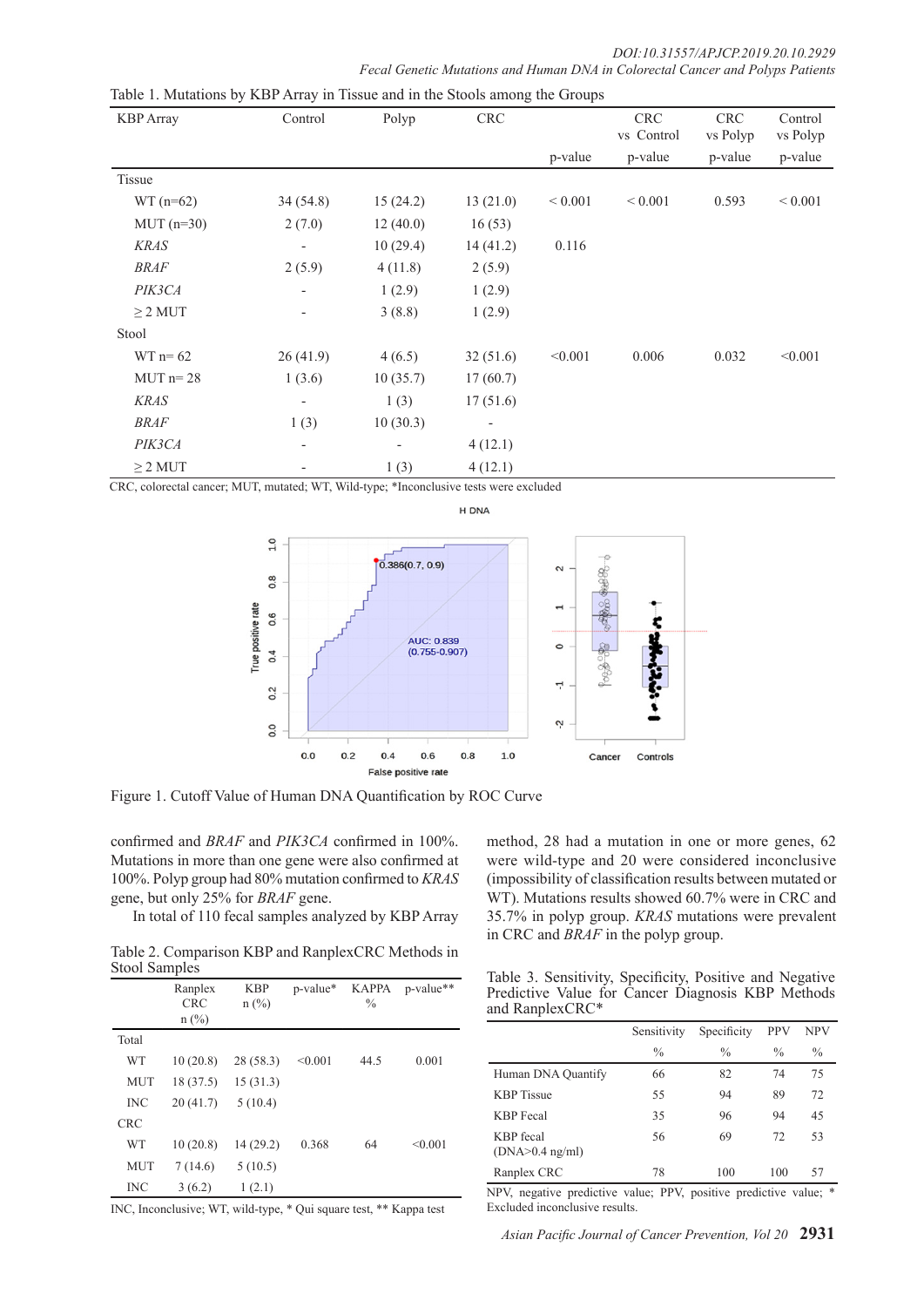#### *Jacqueline Lima et al*

Mutations were found in 30 (32.6%) tissues and 28 (31.1%) of stools. There was no statistical difference between mutation percentages or between genes mutated comparing tissues and stools.

#### *RanplexCRC Array versus KBP Array in Stool DNA*

RanplexCRC method had 48 stool samples analyses, 18 had mutations, 61.1% were in the CRC and in 20 samples, the results were inconclusive. Agreement, between the 2 methods studied, was assessed by Kappa index, where we observed that they had regular concordance rate between total results (44.5%). When comparing KBP with RanplexCRC, agreement percentage between the two methods for CRC increased to 64% (Table 2).

## *Correlation between human DNA quantification and conclusive results prevalence by KBP and RanplexCRC Arrays*

Conclusive KBP Array fecal results had a higher HDNA mean (10.37ng/ul versus 0.037ng/ul inconclusive tests, p=0.001). RanplexCRC Array results also had a greater HDNA quantity (23.9 ng/ul) within conclusive tests compared to inconclusive tests (0.75ng/ul, p=0.049).

A ROC curve was performed to obtain a cutoff value of HDNA quantification. HDNA human with a greater predictive value was 0.386 ng/ul (95% CI: 0.7-0.9). Sensitivity and specificity analysis for cancer diagnosis was 66% and 82% respectively (Figure 1). For CRC diagnosis, tissue KBP Array had 55% sensitivity and 94% specificity, fecal KBP Array, 35% sensitivity and 96% specificity and RanplexCRC method had 78% sensitivity and 100% specificity (Table 3).

#### **Discussion**

According to the Globocan 1.800.000 new cases of CRC and 881.000 deaths occurred (Bray et al., 2018). Although most studies shown decreased mortality from CRC after screening methods, studies should consider adherence to invasive tests, side effects and cost (Richter, 2008, Bevan and Rutter, 2018).

In this study, feces were collected from individuals with prior request colonoscopy. Studies show that around 50% of individuals asked to collect stool for occult blood, perform collection (Grazzini et al., 2008, Larsen et al., 2018). In our study, approximately 70% of patients referred for colonoscopy were ready to bring a stool sample.

Through molecular biology progress, new DNA stool tests have been developed with the purpose of early colorectal cancer or polyps detection. We found a relative high quality in total DNA among samples, indicating that most participants followed our guidelines. DNA amounts in feces between 70 and 300 ng/μl was considered optimal by extraction method chosen in this study.

CRC develop mainly from polyps, histologically classified as adenomas. Clinical features of individuals with polyps, had 75.8% adenoma polyps and 24.2% hyperplastic polyps. For many years this kind of damage was considered as non-neoplastic lesion. Bauer and

Papaconstantinou (2008) called attention to hyperplastic polyps. According to these studies, such injuries account for 80 to 90% of serrated polyps. Microvesicular hyperplastic polyp subtype may present mutation in *BRAF* oncogene suggesting this type of injury as a precursor serrated adenoma that can be a CRC precursor (Sweetser et al., 2013).

In this study we used as the main material for analysis, DNA in feces. In cancer patients due to exfoliation of tumor cells average human DNA content (15.05±30.7 ng/ul) was approximately 33 times higher when compared to the control group. Similar results have already been published by our group (Teixeira et al., 2015). Among patients with polyps, no differences were observed when compared to the control group. These lesions appear to lose proliferative characteristics, and even cell adhesion apoptosis, but to a lesser extent when compared to tumor cells.

This study intended to analyze known CRC mutations by microarray analysis and compare to DNA quantification in feces. KBP Array method was developed to evaluate tissue samples from patients with CRC. The array had never been assessed for stool or polyp samples and as such is not optimized for these sample types. Among tissue samples, mutations were observed in 53% of patients with CRC, 40% in polyp group and 7% in the control group. *KRAS* mutation was mainly found in 41% case group (Table 1). Mutations at codon 12 and 13 promote oncogenic *KRAS* gene potential and the most frequently described within the literature (Tsiatis et al., 2010). To confirm mutations, Sanger sequencing was performed. Array results were confirmed in 76% of cases. Genetic sequencing is considered a highly sensitive and specific methodology in genes study (Yamane et al., 2014).

Using stool DNA in a method developed for tissue DNA was one of the biggest challenges of this study. As stated earlier, total DNA present in feces has a small percentage of HDNA, representing caution in handling, from extraction, storage, and manipulation. In most studies using stool DNA, researchers needed to "treat" DNA before analyzing it. This treatment mostly consists of amplification reaction for capturing human DNA in stool using specific sequences of nucleotides, the probes calls. In this work, a method not developed specifically for stool DNA samples, i.e. without possibility of capturing human DNA prior to genetic mutation analysis was used. Through KBP Array we observed 60.7% of mutations in cancer patients and 35.7% adenomatous or hyperplastic polyps. As observed in tissue, the most prevalent mutation was in *KRAS* in CRC (51.6%). In polyp group, *BRAF* gene mutation was most frequent (30.3%) (Table 2). Yamane et al., (2014) related two studies that demonstrated a high *KRAS* mutation frequency (45.2%) in serrated adenocarcinoma and suggest that a significant proportion of *KRAS* mutated CRC originates from serrated polyps and referenced high *BRAF* mutation frequency (V600E) among serrated carcinomas (82%), emphasizing that this mutation is a specific marker in the serrated pathway.

We found 20 (18%) samples with inconclusive results, which can be explained by different amounts of human DNA present in feces of patients with and without cancer,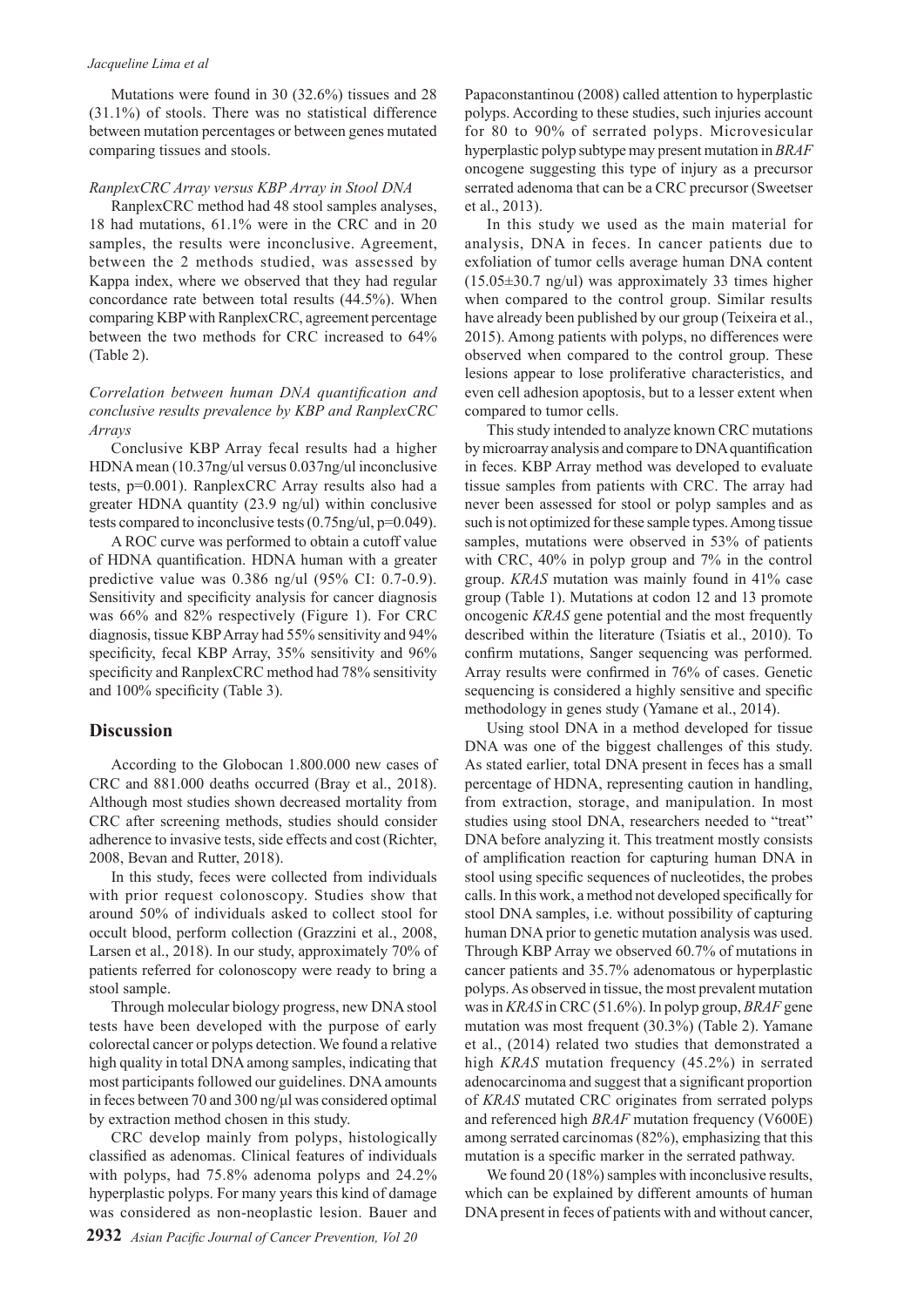65% of patients belonged to the control group and only 15% from CRC.

Genetic mutation analysis was also carried out with a method developed specifically for stool that identifies 28 mutations in four genes *(APC*, *KRAS*, *BRAF*, and *TP53*) involved in colorectal carcinogenesis, RanplexCRC Array. This method has as its main tool enrichment of specific regions of human DNA by PCR amplification of gene regions where mutations studied could be detected in other method steps. This assures researcher greater sensitivity for mutation analysis of DNA samples that are not purely human, as in stool DNA samples.

Unlike the KBPArray method, RanplexCRC stool DNA was developed as a CRC screen. Among 20 samples from patients with cancer, mutation presence was observed in a lower percentage (61%). Excluding inconclusive samples, mutation percentage was higher (78%). Assessing RanplexCRC staged method, we observed 36% mutations in *TP53*, *KRAS* or APC genes and 18% in *BRAF* gene. In polyp group, mutation rate was lower in RanplexCRC, the greatest number of inconclusive tests was in the control group (30%) (Table 3).

Comparing RanplexCRC and KBP Arrays in the feces, no differences were found between these two methods and there was a concordance of 64 % in CRC. These results suggest that KBP Array developed for CRC tissue analysis can also be used for stool DNA.

When performing sensitivity and specificity of methods excluding inconclusive results, we observed that KBP and RanplexCRC Array methods had a sensitivity of 35% and 78% for CRC. These results show that human DNA amount in stool is a key factor in colorectal cancer screening.

DNA quantity also can be related to mutations found, mainly in the KBP Array. With a cut-off of 0.4 ng/ul and we observed that from 28 mutations positive on stool DNA by KBP Array test, 25 had human DNA quantified and from this, 7 had less than 0.4 ng/ul and 18 more than 0.4 ng/ul. Sensitivity for this was 56%.

In 2014, Imperiale et al., (2014) compared a panel of 21 mutations on stool DNA with hemoccult II and found 51.6% of sensitivity versus 12.9% by hemoccult II. Ahlquist et al., (2012) studied stool DNA methylation in 4 genes and mutation in *KRAS* gene found a sensitivity of 78% and specificity of 90% for CRC. According to Bosch et al., (2012) smaller number of cells would be required to detect DNA methylation in relation to mutation studies which increases diagnostic sensitivity. In polyps, authors found 48% of sensitivity for adenomas  $\geq 1$ cm, unlike our findings, where sensitivity was between 63% and 71% for polyps, regardless of size, in the stool DNA study. Some stool DNA mutations considered as a false positive can also indicate a mistake of small tumor during colonoscopy.

The American Cancer Society (ACS) recommends as an alternative a screening study of stool DNA every 3 years (NCCN, 2018).

In conclusion, this study can contribute to CRC screening since Human DNA Quantification in fecal samples can have a low cost and simple method to allow cancer group identification. Microarray methods should be promised as a potential biomarker for colorectal

cancer screening, given that KBP Array identified several mutations in precursor genes in stool DNA and it can be completed in under 3 hours via DNA input. However, there is a need to optimize these methods to improve accuracy and ensure applicability by clinical routine.

## **References**

- Ahlquist DA, Skoketsky JE, Boynton KA (2000). Colorectal cancer screening by detection of altered human DNA in stool: feasibility of a multitarget assay panel. *Gastroenterology*, **119**, 1219-27.
- Ahlquist DA, Taylor WR, Mahoney DW, et al (2012). The stool DNA test is more accurate than the plasma septin 9 test in detecting colorectal neoplasia. *Clin Gastroenterol Hepatol*, **10**, 272-7.
- AHRQ-Agency for Healthcare Research and Quality (2012). Effective Health Care Program. Comparative Effectiveness Fecal DNA testing in screening for colorectal cancer in average risk adults. AHRQ. 12:1-52. Available: https://effectivehealthcare.ahrq.gov/sites/default/files/ pdf/colorectal-cancer-screening\_research-protocol.pdf (Accessed in January 2019).
- Bauer VP, Papaconstantinou HT (2008). Management of serrated adenomas and Hyperplastic Polyps. *Clin Colon Rectal Surg*, **21**, 273-9.
- Bevan R, Rutter MD (2018). Colorectal cancer screening-who, how, and when?. *Clin Endosc*, **51**, 37-49.
- Bosch LJ, Mongera S, Sive Droste JST, et al (2012). Analytical sensitivity and stability of DNA methylation testing in stool samples for colorectal cancer detection. *Cell Oncol*, **35**, 309-15.
- Bray F, Ferlay J, Soerjomataram I, et al (2018). Global cancer statistics 2018: GLOBOCAN estimates of incidence and mortality worldwide for 36 cancers in 185 countries. *CA Cancer J Clin*, **68**, 394-424.
- Colucci D (2013). Molecular pathways involved in colorectal cancer: Implications for Disease Behavior and Prevention. *Int J Mol Sci*, **14**, 163-5.
- Grazzini G, Ciatto S, Cislaghi C, et al (2008). Working Group of regional reference centre for oncological screening of Tuscany. Cost evaluation in a colorectal cancer screening programme by faecal occult blood test in the District of Florence. *J Med Screen*, **15**, 175-81.
- Imperiale TF, Ransohoff DF, Itzkowitz SH, et al (2014). Multitarget stool DNA testing for colorectal-cancer screening. *N Engl J Med*, **370**, 1287-97.
- INCA Instituto Nacional do Câncer. Estimativa 2016 (2018). Avaliable: http://www1.inca.gov.br/estimativa/2018/ estimativa-2018.pdf (Accessed in October 2018).
- Itzkowitz SH, Jandorf L, Brand R, et al (2007). A Improved fecal DNA test for colorectal cancer screening. *Clin Gastroenterol Hepatol*, **5**, 111-17.
- Larsen MB, Njor S, Ingeholm P, et al (2018). Effectiveness of colorectal cancer screening in detecting earlierstage disease-A Nationwide Cohort Study in Denmark. *Gastroenterology*, **155**, 99-106.
- Lee JK, Liles EG, Bent S, et al (2014). Accuracy of fecal immunochemical tests for colorectal cancer: systematic review and meta-analysis. *Ann Intern Med*, **160**, 171-206.
- MLDT-The Medical Letter on Drugs and Therapeutics (2014). A stool DNA test (Cologuard) for colorectal cancer screening. Med Lett Drugs Ther. 56(1453):100-1. Available: https:// secure.medicalletter.org/sites/default/files/freedocs/w1453c. pdf (Accessed in January 2019).
- NCCN Clinical Practice Guidelines in Oncology (2018). Colon Cancer. Available: https://www.nccn.org/professionals/

*Asian Pacific Journal of Cancer Prevention, Vol 20* **2933**